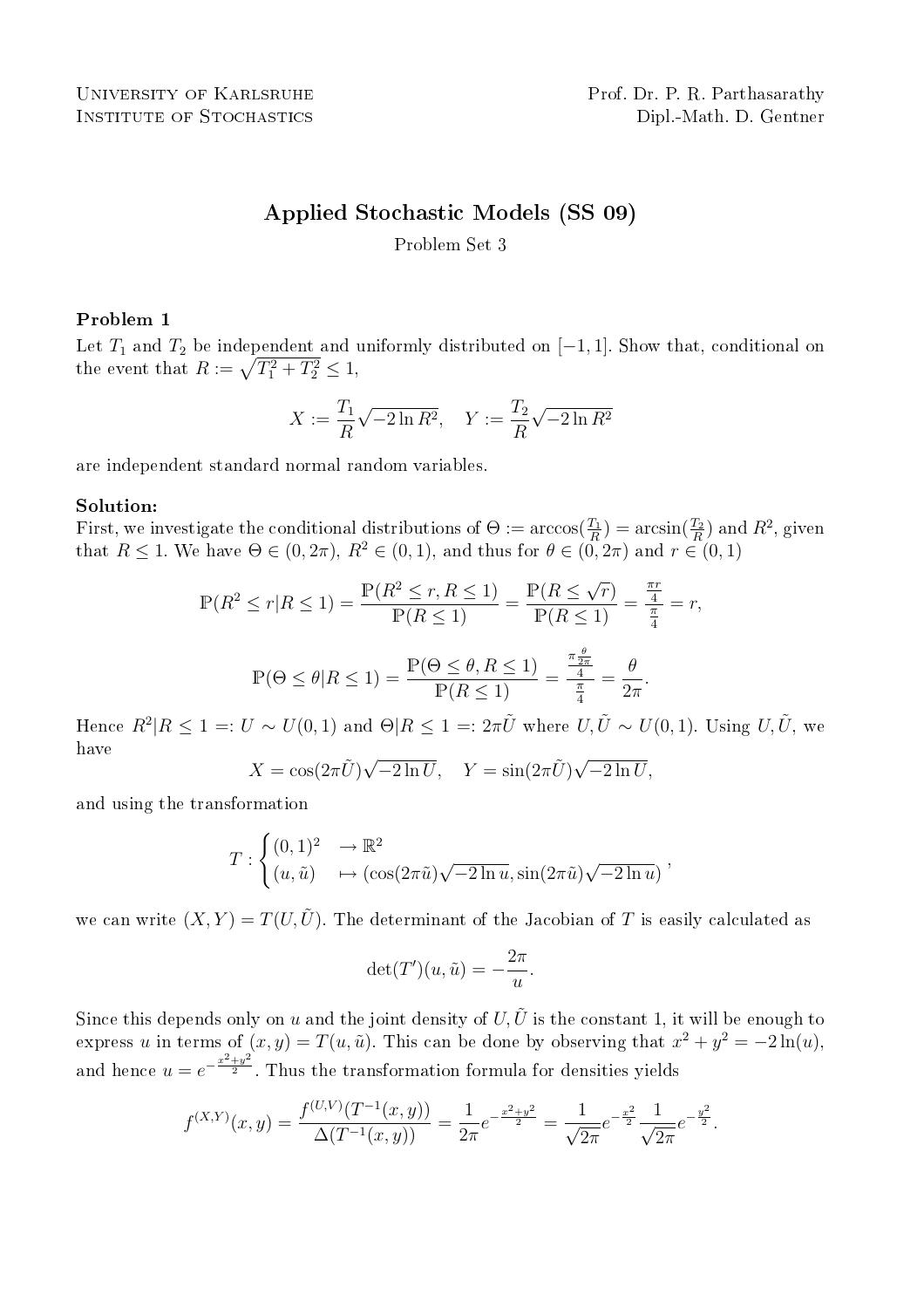# Problem 2

Let  $X_1, X_2, \cdots X_n$  be independent and exponentially distributed with parameter  $\lambda$ . Show that

$$
Y_1 = nX_{(1)}, Y_r = (n+1-r)(X_{(r)} - X_{(r-1)}), 1 < r \le n
$$

are also independent and have the same joint distribution as the  $X_i$ .

**Solution:** The joint density of the  $X_i$  is by independence given by

$$
f^{(X_1,...X_n)}(x_1,...,x_n) = \lambda^n e^{-\lambda x_1}...e^{-\lambda x_n},
$$

while their order statistics  $X_{(i)}$  have joint density

$$
f^{(X_{(1)},...X_{(n)})}(x_1,...,x_n) = n! \lambda^n e^{-\lambda x_1} ... e^{-\lambda x_n} 1\!\!1_D(x_1,...,x_n),
$$

where  $D = \{(x_1, ..., x_n) \in \mathbb{R}^n : x_1 < x_2 < ... < x_n\}$ . Using the transformation

$$
T_n := x \mapsto A_n x,
$$

where

$$
A_n := \left( \begin{array}{ccccc} n & 0 & 0 & \dots & 0 \\ -(n-1) & (n-1) & 0 & \dots & 0 \\ \vdots & \vdots & \ddots & \vdots & \vdots \\ 0 & \dots & -2 & 2 & 0 \\ 0 & \dots & 0 & -1 & 1 \end{array} \right),
$$

we have  $(Y_1, ..., Y_n) = T_n(X_{(1)}, ..., X_{(n)})$ . One calculates recursively

$$
X_{(1)} = \frac{1}{n}Y_1
$$
  
\n
$$
X_{(2)} = \frac{1}{n-1}Y_2 + \frac{1}{n}Y_1
$$
  
\n
$$
X_{(3)} = \frac{1}{n-2}Y_3 + \frac{1}{n-1}Y_2 + \frac{1}{n}Y_1
$$
  
\n
$$
\vdots
$$
  
\n
$$
X_{(n)} = Y_n + \frac{1}{2}Y_{n-1} + \dots + \frac{1}{n}Y_1
$$

which yields

$$
A_n^{-1} = \left( \begin{array}{ccccc} \frac{1}{n} & 0 & 0 & \dots & 0 \\ \frac{1}{n} & \frac{1}{n-1} & 0 & \dots & 0 \\ \cdot & \cdot & \cdot & \cdot & \cdot \\ \cdot & \cdot & \cdot & \cdot & \cdot \\ \frac{1}{n} & \frac{1}{n-1} & \dots & \frac{1}{2} & 0 \\ \frac{1}{n} & \frac{1}{n-1} & \dots & \frac{1}{2} & 1 \end{array} \right).
$$

The Jacobian of  $T_n$  is just  $A_n$ , whose determinant is obviously n!, hence

$$
\Delta \equiv n!.
$$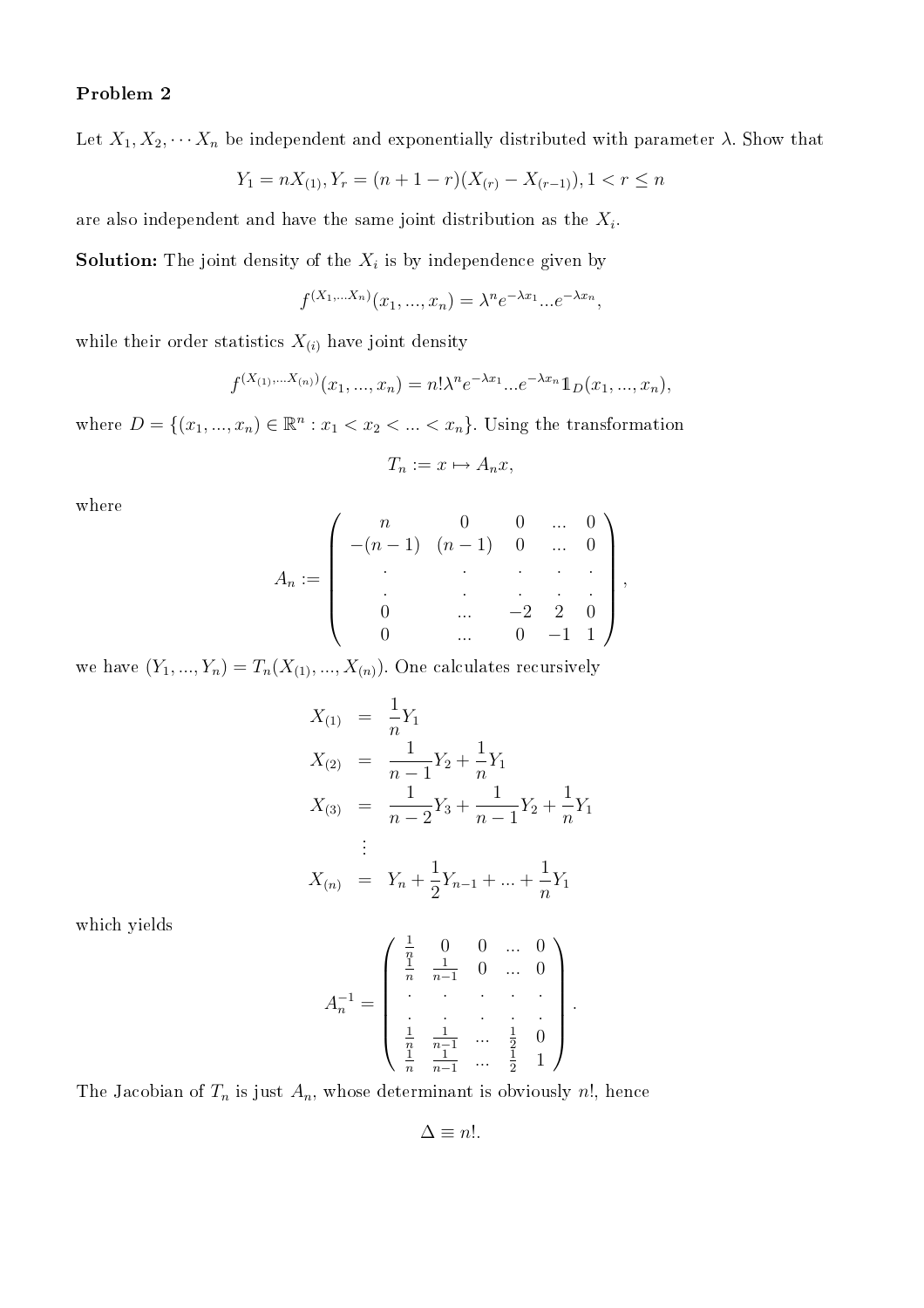The transformation theorem for densities thus yields for  $y_1, \ldots, y_n \geq 0$ 

$$
f^{(Y_1,...Y_n)}(y_1,...,y_n) = \frac{n! \lambda^n e^{-\lambda(\frac{1}{n}y_1)} e^{-\lambda(\frac{1}{n}y_1 + \frac{1}{n-1}y_2)}...e^{-\lambda(\frac{1}{n}y_1 + ... + \frac{1}{2}y_{n-1} + y_n)}}{n!} = \lambda^n e^{-\lambda y_1} ... e^{-\lambda y_n},
$$

and hence shows that the  $Y_i$  have the same joint distribution as the initial  $X_i!$ 

#### Problem 3

Let  $X_1, X_2, \cdots X_n$  be independent and uniformly distributed in [0,1], with order statistics Let  $X_1, X_2, \dots, X_n$  be independent and uniformly distributed in [0, 1], with order statistics  $X_{(1)}, X_{(2)}, \dots, X_{(n)}$ . Show that  $-\ln(X_{(k)})$  has the same distribution as  $\sum_{i=k}^n Y_i/i$ , where the  $Y_i$ are independent exponential random variables with parameter 1.

**Solution:** The joint density of the  $X_{(i)}$  is given by

$$
f^{(X_{(1)},...,X_{(n)})}(x_1,...,x_n) = n! \mathbb{1}_{[0,1]^n}(x_1,...,x_n) \mathbb{1}_D(x_1,...,x_n),
$$

where  $D = \{(x_1, ..., x_n) \in \mathbb{R}^n : x_1 < x_2 < ... < x_n\}$ . Define

$$
U_n := -n \ln X_{(n)},
$$
  
\n
$$
U_k := -k \ln \frac{X_{(k)}}{X_{(k+1)}}, \quad 1 \le k < n.
$$

Then

$$
X_{(n)} = e^{-\frac{U_n}{n}},
$$
  
\n
$$
X_{(k)} = X_{(k+1)}e^{-\frac{U_k}{k}} = e^{-\sum_{i=k}^{n} \frac{U_i}{i}}, \quad 1 \le k < n.
$$

Let T denote the above transformation, i.e.  $(U_1, ..., U_n) = T(X_{(1)}, ..., X_{(n)})$ . Then

$$
\Delta(x_1, ..., x_n) = (\det T')(x_1, ..., x_n) = \begin{vmatrix}\n-\frac{1}{x_1} & \frac{1}{x_2} & 0 & \cdots & 0 \\
0 & -\frac{2}{x_2} & \frac{2}{x_3} & \cdots & 0 \\
\vdots & \vdots & \ddots & \vdots & \vdots \\
0 & 0 & \cdots & -\frac{n-1}{x_{n-1}} & \frac{n-1}{x_n} \\
0 & 0 & \cdots & 0 & -\frac{n}{x_n}\n\end{vmatrix} = \frac{(-1)^n n!}{x_1 ... x_n}.
$$

Hence, the joint density of the  $U_i$  is given by

$$
f^{(U_1,...,U_n)}(u_1,...,u_n) = \frac{f^{(X_{(1)},...,X_{(n)})}(T^{-1}(u_1,...,u_n))}{|\Delta(T^{-1}(u_1,...,u_n))|} = \frac{n!}{n!}e^{-(u_1+...+u_n)}.
$$

This means that the  $U_i$  are iid  $Exp(1)$ . As shown above, we have  $-\ln(X_{(k)}) = \sum_{i=k}^n \frac{U_i}{i}$  $\frac{j_i}{i}$  .

### Problem 4

Let  $X_1, X_2, X_3, \cdots, X_n$  be independent and exponentially distributed with parameter 1. Show that

$$
\lim_{n \to \infty} \mathbb{P}(X_{(n)} - \ln n \le x) = \exp(-e^{-x}).
$$

Using this, show that  $\int_0^\infty [1 - \exp(-e^{-x})] dx = \gamma$ , where  $\gamma$  denotes Eulers constant ( $\gamma$  = Using ums,<br> $lim_{n\to\infty}[\sum_{k}^{n}$  $k=1$  $\frac{1}{k} - \ln(n)$ ]).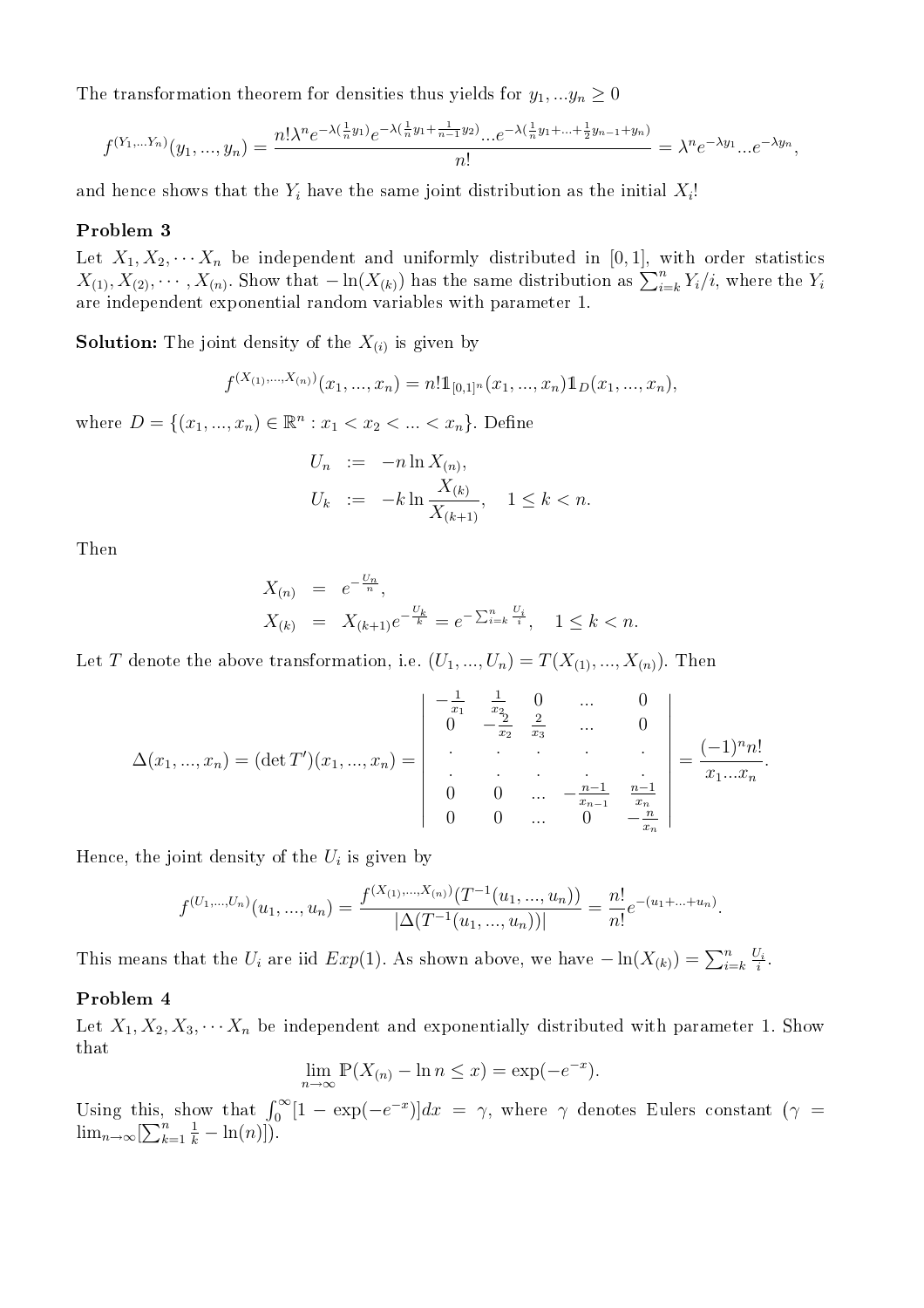## Solution:

For the first assertion, note that

$$
\mathbb{P}(X_{(n)} - \ln n \le x) = \mathbb{P}(\max\{X_1, \dots, X_n\} \le x + \ln n) = \mathbb{P}(X_i \le x + \ln n, i \in \{1, ..., n\})
$$

$$
= (1 - e^{-(x + \ln n)})^n = (1 - \frac{e^{-x}}{n})^n \to e^{-e^{-x}}.
$$

The integral can now be expressed as follows:

$$
\int_0^\infty [1 - \exp(-e^{-x})] dx = \int_0^\infty \lim_{n \to \infty} \mathbb{P}(X_{(n)} - \ln n > x) dx.
$$

Here,

$$
\mathbb{P}(X_{(n)} - \ln n > x) = 1 - (1 - \frac{e^{-x}}{n})^n,
$$

is monotonically decreasing in  $n$ , hence

$$
\mathbb{P}(X_{(n)} - \ln n > x) \le 1 - (1 - \frac{e^{-x}}{1})^1 = e^{-x},
$$

which has a finite integral. Hence, we may apply the dominated convergence theorem to interchange limit and integration:

$$
\int_0^\infty [1 - \exp(-e^{-x})] dx = \lim_{n \to \infty} \int_0^\infty \mathbb{P}(X_{(n)} - \ln n > x) dx.
$$

From here, we proceed as follows:

$$
\int_0^\infty [1 - \exp(-e^{-x})] dx = \lim_{n \to \infty} \int_0^\infty \mathbb{P}(X_{(n)} - \ln n > x) dx
$$
  
= 
$$
\lim_{n \to \infty} \mathbb{E}[X_{(n)} - \ln n].
$$

For the expectation, we have

$$
\mathbb{E}[X_{(n)}] = \int_0^\infty \mathbb{P}(X_{(n)} > x) dx = \int_0^\infty 1 - \mathbb{P}(X_{(n)} \le x) dx
$$
  
\n
$$
= \int_0^\infty 1 - \mathbb{P}(X_1, ..., X_n \le x) dx = \int_0^\infty 1 - (1 - e^{-x})^n dx
$$
  
\n
$$
= \int_0^\infty 1 - \sum_{i=0}^n {n \choose i} (-e^{-x})^i dx
$$
  
\n
$$
= -\sum_{i=1}^n {n \choose i} (-1)^i \int_0^\infty e^{-ix} dx
$$
  
\n
$$
= \sum_{i=1}^n {n \choose i} (-1)^{i-1} \frac{1}{i}.
$$

We need to show that this equals  $\sum_{i=1}^{n}$ 1  $\frac{1}{i}$ . Using the generating function

$$
f(z) := \sum_{i=1}^{n} {n \choose i} (-1)^{i-1} \frac{z^{i}}{i}
$$